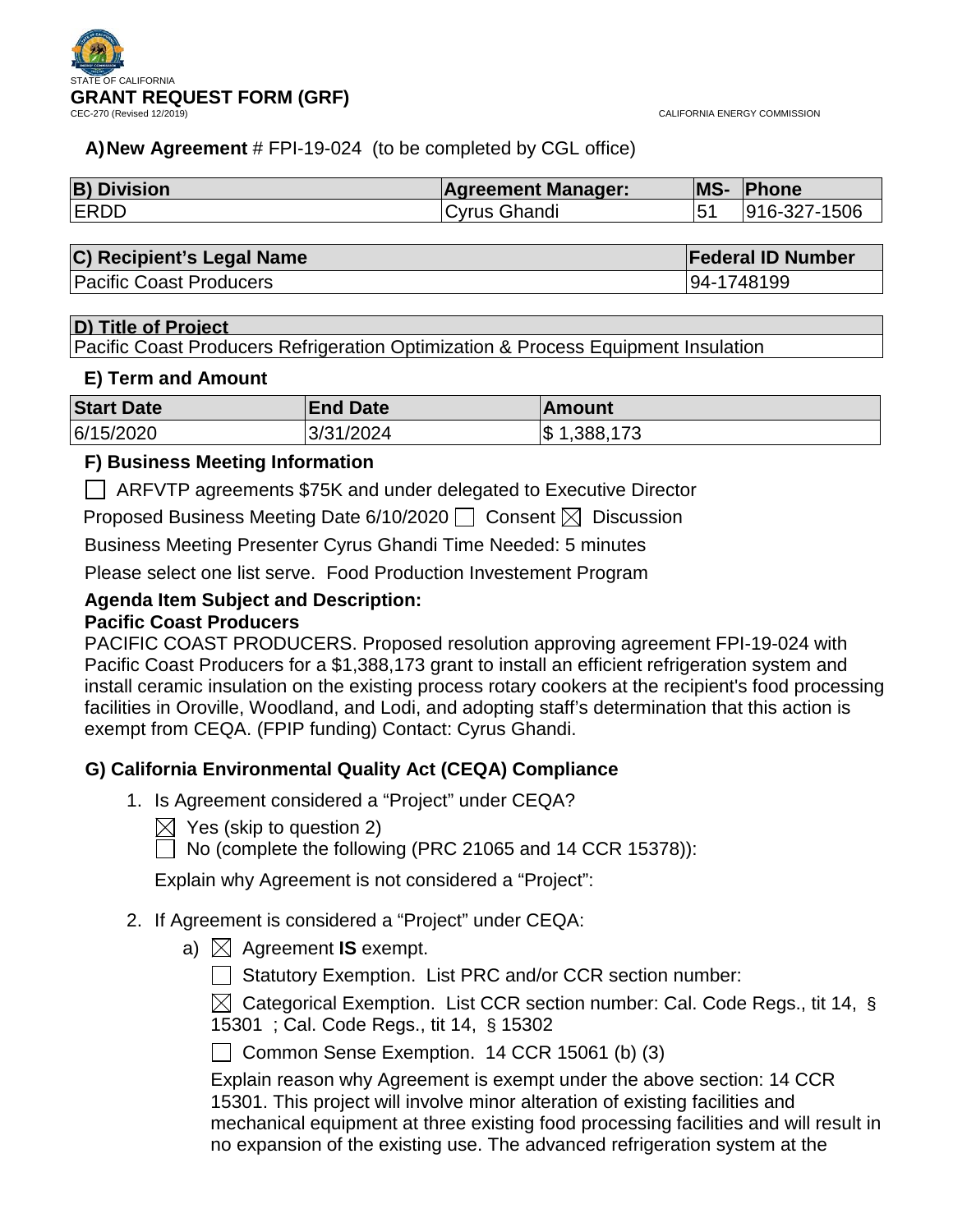

CALIFORNIA ENERGY COMMISSION

Oroville facility consists of compressors, condensers, evaporators, chillers, storage tanks, heat exchangers, piping and fittings, insulation, and associated control systems. Site preparation may include a new concrete pad. The materials used to construct the system are chemically inert, not hazardous to human health, and do not have a significant effect on the environment. The systems purchased have safety certifications in compliance with relevant codes and standards. In addition, all required permits for installation and operation of the system will be obtained prior to system installation and demonstration. Also, this project will install ceramic insulation on existing uninsulated cookers and one hot well to reduce heat loss to the atmosphere across all the three food processing facilities in Oroville, Lodi, and Woodland. The demonstration will not have a significant impact on local air quality, noise, or traffic. For these reasons, the project will not have a significant effect on the environment and falls under the categorical exemption listed in 14 CCR 15301.

14 CCR 15302. This project involves the replacement of existing mechanical equipment at an existing food processing facility in Oroville, CA. This project will replace existing inefficient equipment at an existing food processing facility to reduce energy consumption and greenhouse gas emissions. The equipment to be replaced includes compressors, condensers, evaporators, chillers, storage tanks, heat exchangers, piping and fittings, insulation, and associated control systems at the Recipient's food processing facility. The new equipment will be located on the same site as the equipment replaced and have substantially the same purpose and capacity as the equipment replaced. For these reasons, the project falls under categorical exemption listed in 14 CCR 15302.

Each exemption is an independent basis for finding the project is exempt.

b) Agreement **IS NOT** exempt. (consult with the legal office to determine next steps)

Check all that apply

- $\Box$  Initial Study
- □ Negative Declaration
- Mitigated Negative Declaration
- $\Box$  Environmental Impact Report
- | Statement of Overriding Considerations

## **H) List all subcontractors (major and minor) and equipment vendors:** (attach additional sheets as necessary)

| <b>Legal Company Name:</b>        | <b>Budget</b>             |
|-----------------------------------|---------------------------|
| <b>CLEAResult Consulting Inc.</b> | \$32,500 (\$17,500 match) |
|                                   |                           |
|                                   |                           |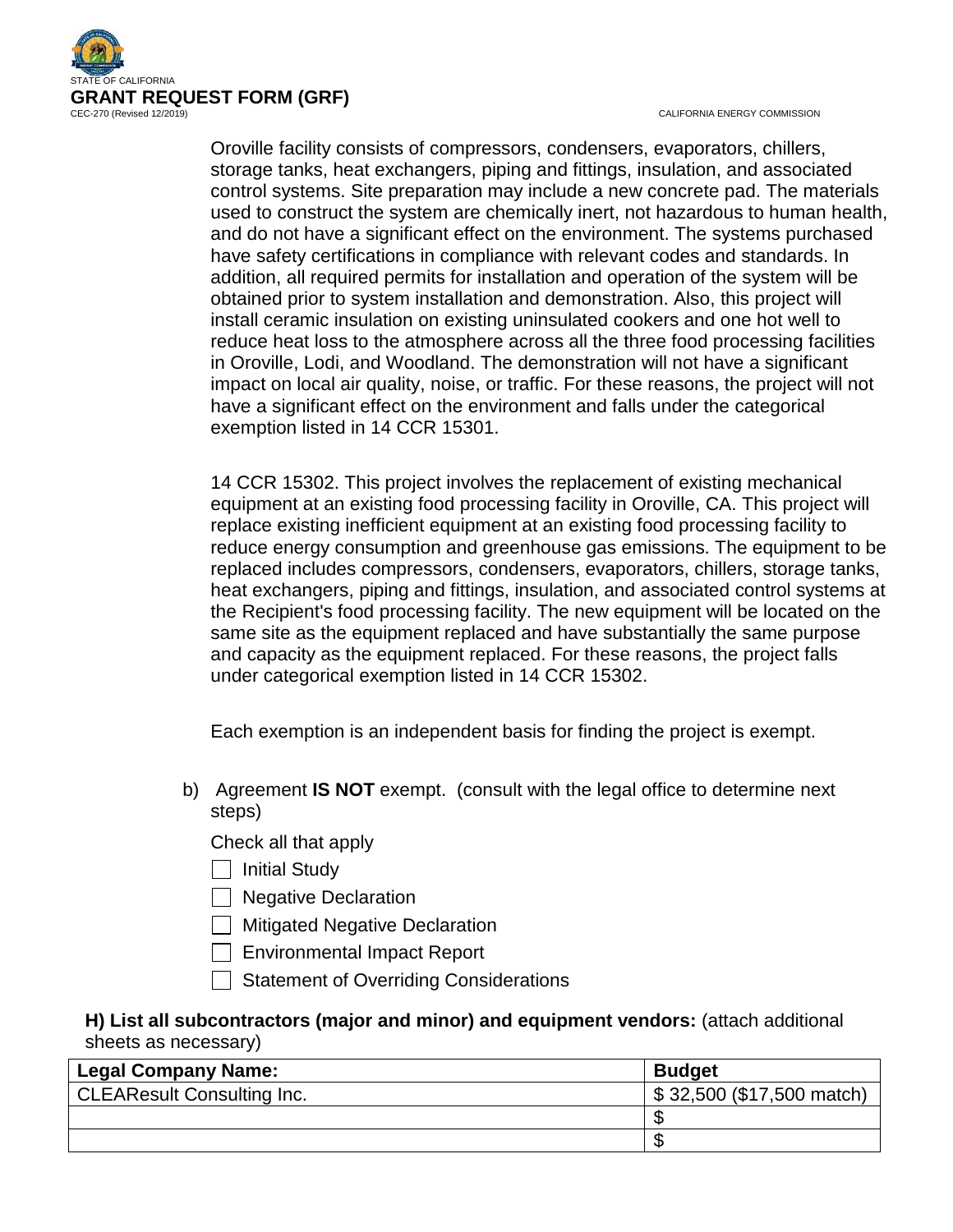

## **I) List all key partners: (attach additional sheets as necessary)**

| Legal Company Name: |  |  |
|---------------------|--|--|
|                     |  |  |
|                     |  |  |
|                     |  |  |
|                     |  |  |

## **J) Budget Information**

| <b>Funding Source</b> | <b>Funding Year of</b><br>Appropriation | <b>Budget List</b><br><b>Number</b> | <b>Amount</b> |
|-----------------------|-----------------------------------------|-------------------------------------|---------------|
| <b>GGRF</b>           | $18 - 19$                               | 301.002AB                           | \$1,388,173   |
|                       |                                         |                                     |               |
|                       |                                         |                                     |               |

R&D Program Area: EERO: FPIP TOTAL: \$1,388,173

Explanation for "Other" selection

Reimbursement Contract #: Federal Agreement #:

## **K) Recipient's Contact Information**

**1. Recipient's Administrator/Officer** Name: Erick Watkins Address: 631 N Cluff Ave

City, State, Zip: Lodi, CA 95240- 0756 Phone: 209-367 -6290 E-Mail: ewatkins@pcoastp.com

# **2. Recipient's Project Manager** Name: Erick Watkins Address: 631 N Cluff Ave

City, State, Zip: Lodi, CA 95240- 0756 Phone: 209-367 -6290

E-Mail: ewatkins@pcoastp.com

## **L) Selection Process Used**

 $\boxtimes$  Competitive Solicitation Solicitation #: GFO-19-901p2

 $\Box$  First Come First Served Solicitation Solicitation #: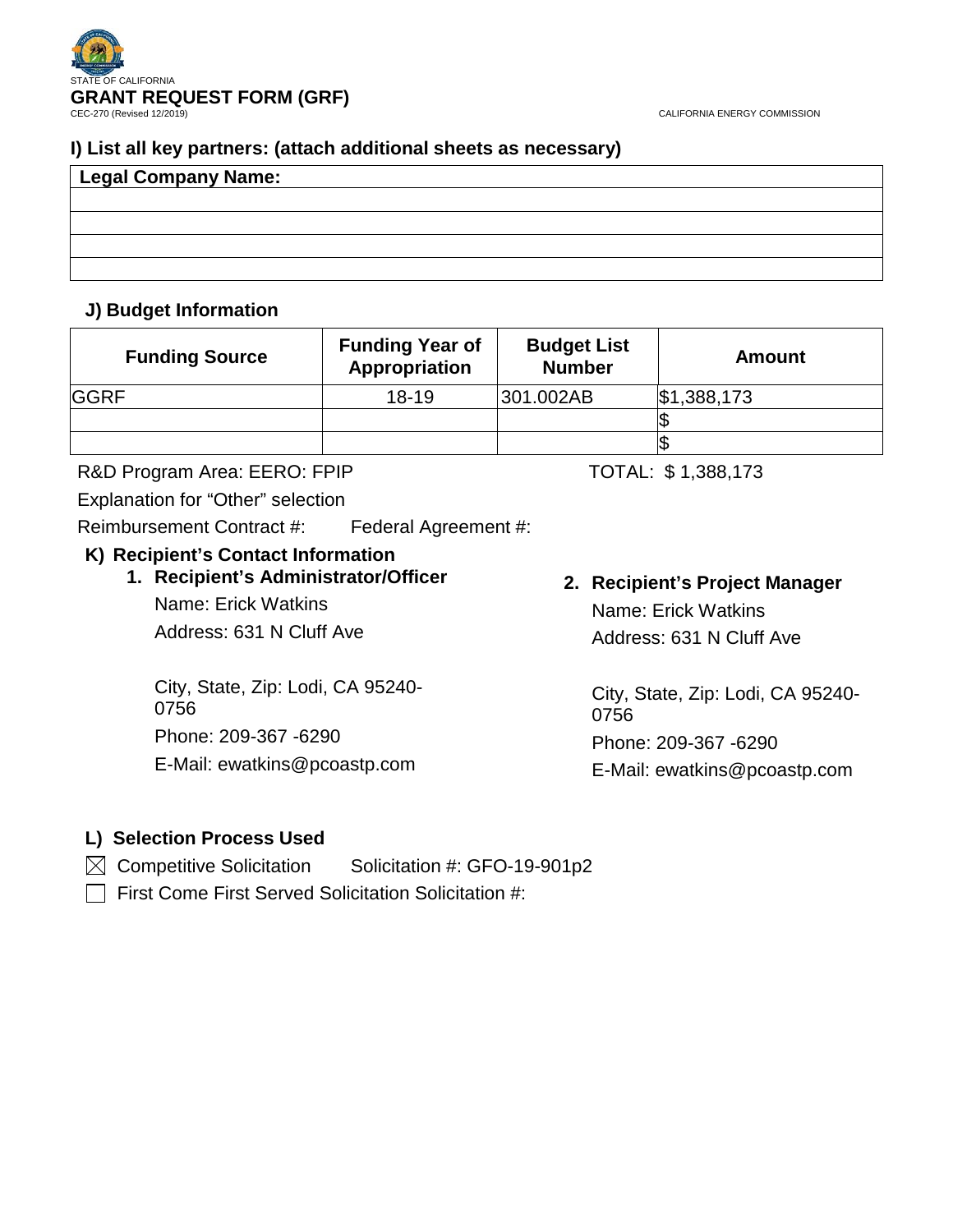

CALIFORNIA ENERGY COMMISSION

## **M) The following items should be attached to this GRF**

**\_\_\_\_\_\_\_\_\_\_\_\_\_\_\_\_\_\_\_\_\_\_\_\_\_\_\_ \_\_\_\_\_\_\_\_\_\_\_\_\_\_**

- 1. Exhibit A, Scope of Work  $\boxtimes$  Attached
- 2. Exhibit B, Budget Detail  $\boxtimes$  Attached
- 3. CEC 105, Questionnaire for Identifying Conflicts  $\boxtimes$  Attached
- 4. Recipient Resolution  $\boxtimes$  N/A  $\Box$  Attached
- 5. CEQA Documentation  $\Box$  N/A  $\boxtimes$  Attached
- 
- 
- 
- 
- 
- 

**Agreement Manager Date**

**\_\_\_\_\_\_\_\_\_\_\_\_\_\_\_\_\_\_\_\_\_\_\_\_\_\_\_ \_\_\_\_\_\_\_\_\_\_\_\_\_\_ Office Manager Date** 

**\_\_\_\_\_\_\_\_\_\_\_\_\_\_\_\_\_\_\_\_\_\_\_\_\_\_\_ \_\_\_\_\_\_\_\_\_\_\_\_\_\_ Deputy Director Date**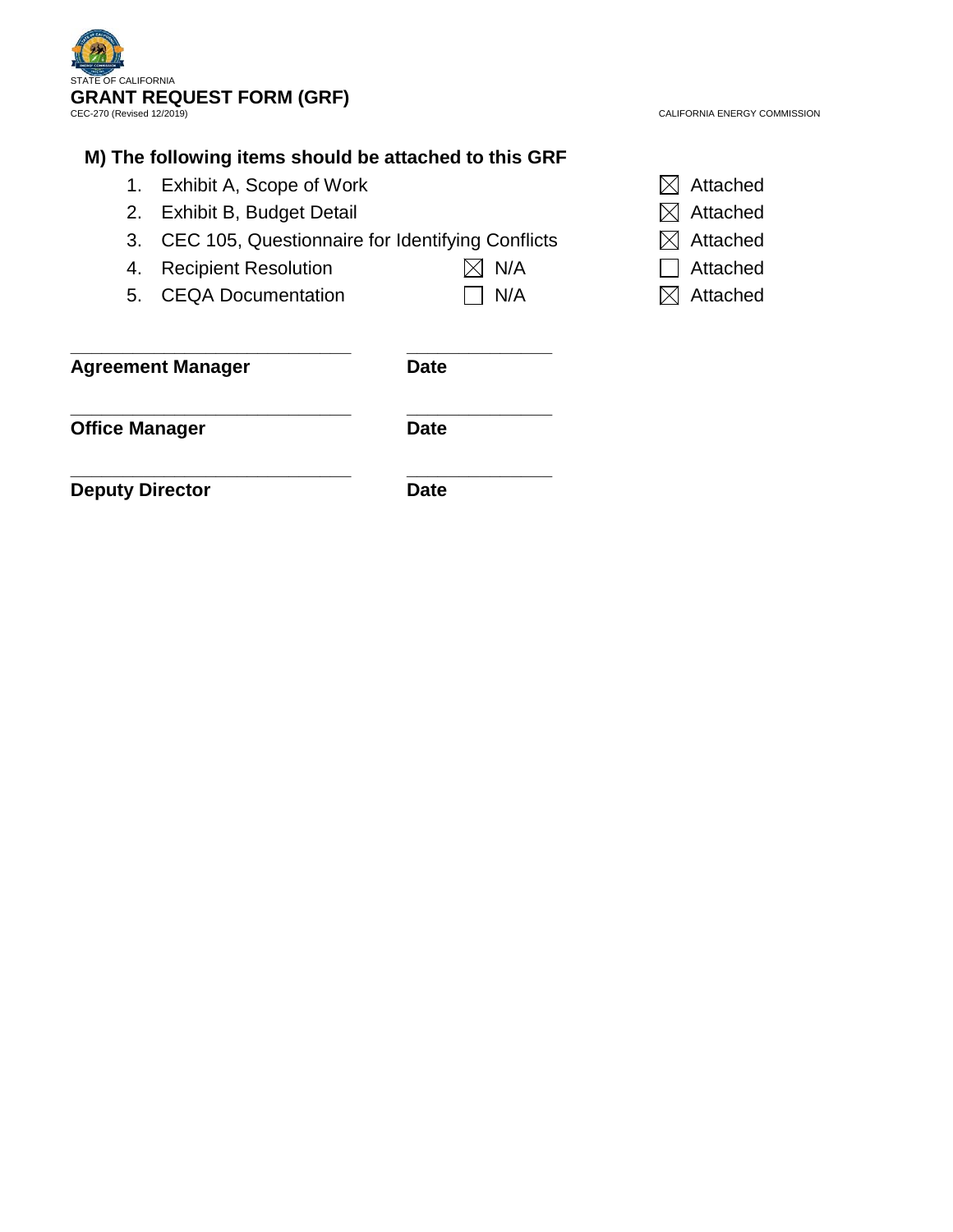### **I. TASK ACRONYM/TERM LISTS**

### **A. Task List**

| Task # | $\mathsf{CPR}^1$ | <b>Task Name</b>                           |
|--------|------------------|--------------------------------------------|
|        |                  | <b>General Project Tasks</b>               |
|        |                  | Site Preparation and Equipment Procurement |
|        |                  | <b>Equipment Installation</b>              |
|        |                  | Measurement and Verification               |
|        |                  | Technology/Knowledge Transfer Activities   |

### **B. Acronym/Term List**

| Acronym/Term | <b>Meaning</b>                      |
|--------------|-------------------------------------|
| <b>CAM</b>   | <b>Commission Agreement Manager</b> |
| CAO          | <b>Commission Agreement Officer</b> |
| CPR          | <b>Critical Project Review</b>      |
| <b>GHG</b>   | <b>Greenhouse Gas</b>               |
| M&V          | Measurement and Verification        |
| Recipient    | <b>Pacific Coast Producers</b>      |

### **II. PURPOSE OF AGREEMENT, PROBLEM/SOLUTION STATEMENT, AND GOALS AND OBJECTIVES**

### **A. Purpose of Agreement**

The purpose of this Agreement is to fund a grant to install and operate an efficient optimized refrigeration system and install ceramic insulation on all existing process rotary cookers at the Recipient's food processing facilities. The new refrigeration system will replace three existing Freon refrigeration systems with a new ammonia refrigeration system to reduce electricity consumption, refrigeration leakage, greenhouse gas (GHG) emissions, and operation costs at the Recipient's food processing facility in Oroville. The installation of ceramic insulation on all existing process rotary cookers will reduce heat loss, natural gas consumption, and consequent GHG emissions at the Recipient's food processing facilities in Woodland, Oroville, and Lodi.

### **B. Problem/ Solution Statement**

### **Problem**

The Recipient currently uses three independent Freon refrigeration systems at its Oroville facility. These systems have significant refrigerant leakage leading to significant GHG emissions. The existing refrigeration systems operate at low loads requiring compressor operation at partial load

 $\overline{a}$ 

<span id="page-4-0"></span><sup>1</sup> Please see subtask 1.3 in Part III of the Scope of Work (General Project Tasks) for a description of Critical Project Review (CPR) Meetings.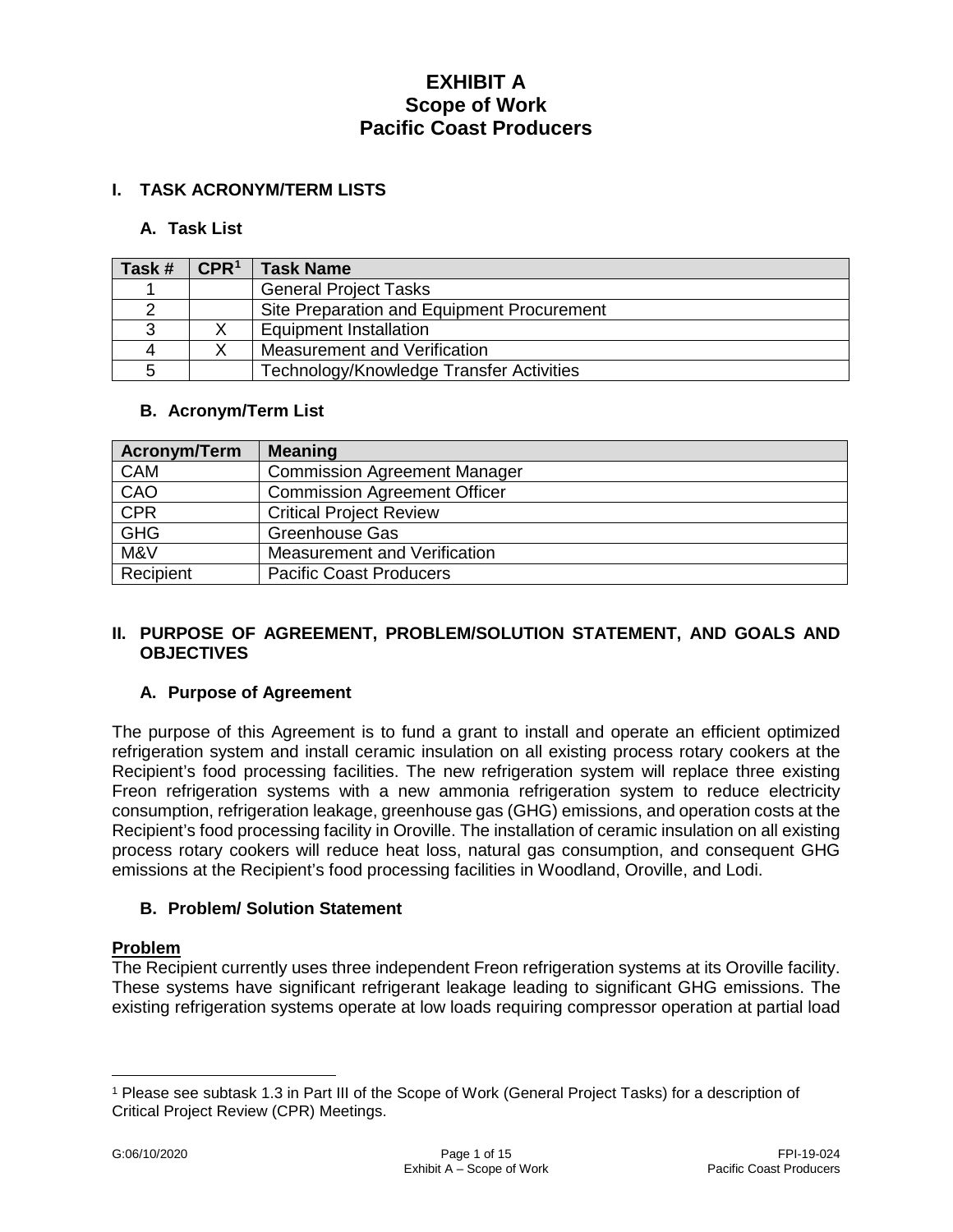conditions where they are least efficient. The current uninsulated process cookers are major heat loss sources at the Recipient's food processing facilities in Woodland, Oroville, and Lodi.

### **Solution**

The Recipient will replace three existing Freon systems with one larger ammonia system that has two highly efficient screw compressors and one evaporative condenser. By consolidating the systems, the facility can sequence the compressors so that individual compressors are operated at higher efficiency full load as opposed to multiple compressors running at lower efficiency partial load. Ceramic insulation will be installed on all process cookers at the three food processing facilities to reduce heat loss, increase energy savings, reduce GHG emissions, and prolong life of equipment by adding protection again rust and corrosion.

### **C. Goals and Objectives of the Agreement**

### **Agreement Goals**

The goals of this Agreement are to reduce GHG emissions and electricity and natural gas consumption at the Recipients food processing facilities by installing an optimized refrigeration system at one facility and installing ceramic insulation to process rotary cooking equipment at three facilities.

### **Agreement Objectives**

The objectives of this Agreement are to:

- Measure the Oroville facility's electricity and natural gas consumption and refrigerant leakage rates and the natural gas consumption at the Woodland and Lodi facilities in order to establish a baseline for future comparisons.
- Specify and procure the necessary equipment and materials for the optimized refrigeration system and the ceramic insulation.
- Install and operate the optimized refrigeration system at the Oroville facility.
- Install ceramic insulation on the process cookers at the Woodland, Oroville, and Lodi facilities.
- Reduce annual natural gas consumption associated with process cooking operations by at least 150,000 therms per year.
- Reduce annual GHG emissions associated with refrigeration and hot water and steam production by at least 550 metric tons of carbon dioxide equivalent per year.
- Measure and validate electricity, natural gas, refrigerant leakage, and GHG emissions reductions resulting from the installation and operation of the optimized refrigeration system and the added ceramic insulation on process cooking equipment.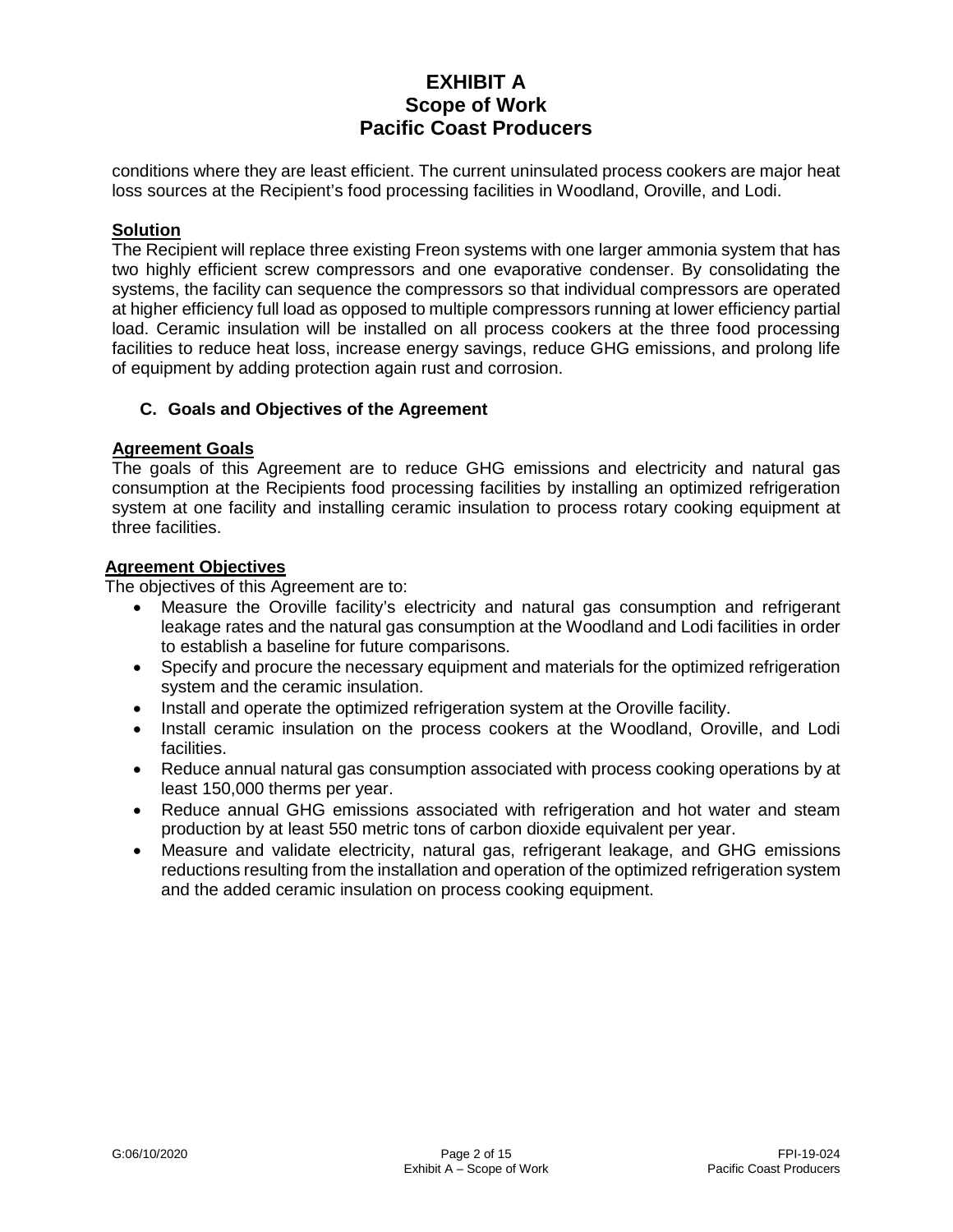## **III. TASK 1 GENERAL PROJECT TASKS**

### **PRODUCTS**

### **Subtask 1.1 Products**

The goal of this subtask is to establish the requirements for submitting project products (e.g., reports, summaries, plans, and presentation materials). Unless otherwise specified by the Commission Agreement Manager (CAM), the Recipient must deliver products as required below by the dates listed in the **Project Schedule (Part V).** Products that require a draft version are indicated by marking **"(draft and final)"** after the product name in the "Products" section of the task/subtask. If "(draft and final)" does not appear after the product name, only a final version of the product is required. With respect to due dates within this Scope of Work, **"days"** means working days.

### **The Recipient shall:**

For products that require a draft version, including the Final Report Outline and Final Report

- Submit all draft products to the CAM for review and comment in accordance with the Project Schedule (Part V). The CAM will provide written comments to the Recipient on the draft product within 15 days of receipt, unless otherwise specified in the task/subtask for which the product is required.
- Consider incorporating all CAM comments into the final product. If the Recipient disagrees with any comment, provide a written response explaining why the comment was not incorporated into the final product.
- Submit the revised product and responses to comments within 10 days of notice by the CAM, unless the CAM specifies a longer time period, or approves a request for additional time.

### For products that require a final version only

• Submit the product to the CAM for acceptance. The CAM may request minor revisions or explanations prior to acceptance.

### For all products

• Submit all data and documents required as products in accordance with the following:

### Instructions for Submitting Electronic Files and Developing Software:

### o **Electronic File Format**

 Submit all data and documents required as products under this Agreement in an electronic file format that is fully editable and compatible with the Energy Commission's software and Microsoft (MS)-operating computing platforms, or with any other format approved by the CAM. Deliver an electronic copy of the full text of any Agreement data and documents in a format specified by the CAM, such as memory stick or CD-ROM.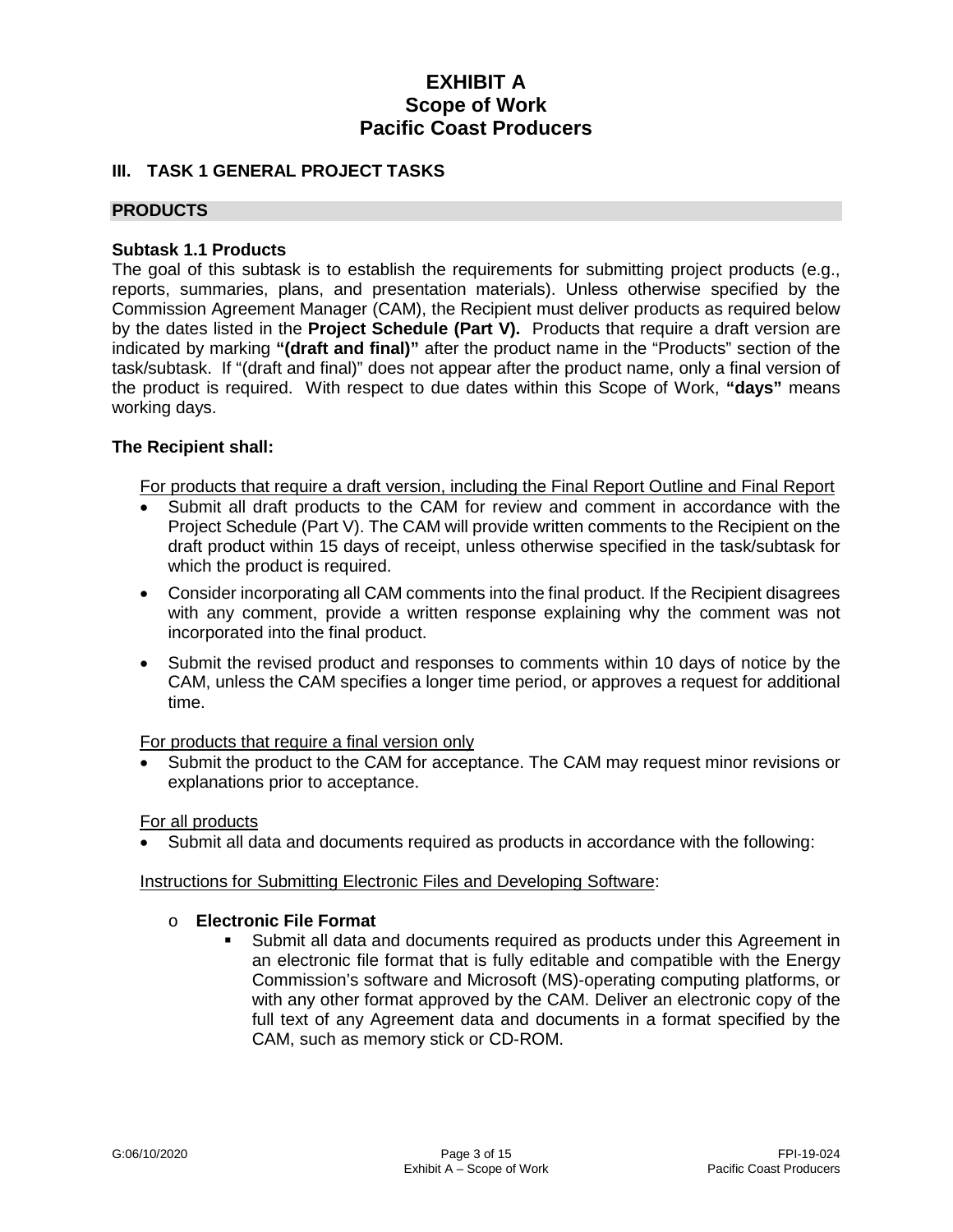The following describes the accepted formats for electronic data and documents provided to the Energy Commission as products under this Agreement, and establishes the software versions that will be required to review and approve all software products:

- Data sets will be in MS Access or MS Excel file format (version 2007 or later), or any other format approved by the CAM.
- Text documents will be in MS Word file format, version 2007 or later.
- Documents intended for public distribution will be in PDF file format.
- The Recipient must also provide the native Microsoft file format.
- Project management documents will be in Microsoft Project file format, version 2007 or later.

### o **Software Application Development**

Use the following standard Application Architecture components in compatible versions for any software application development required by this Agreement (e.g., databases, models, modeling tools), unless the CAM approves other software applications such as open source programs:

- Microsoft ASP.NET framework (version 3.5 and up). Recommend 4.0.
- Microsoft Internet Information Services (IIS), (version 6 and up) Recommend 7.5.
- Visual Studio.NET (version 2008 and up). Recommend 2010.
- C# Programming Language with Presentation (UI), Business Object and Data Layers.
- SQL (Structured Query Language).
- Microsoft SQL Server 2008, Stored Procedures. Recommend 2008 R2.
- **Microsoft SQL Reporting Services. Recommend 2008 R2.**
- XML (external interfaces).

Any exceptions to the Electronic File Format requirements above must be approved in writing by the CAM. The CAM will consult with the Energy Commission's Information Technology Services Branch to determine whether the exceptions are allowable.

### *MEETINGS*

### **Subtask 1.2 Kick-off Meeting**

The goal of this subtask is to establish the lines of communication and procedures for implementing this Agreement.

### **The Recipient shall:**

• Attend a "Kick-off" meeting with the CAM, the Commission Agreement Officer (CAO), and any other Energy Commission staff relevant to the Agreement. The Recipient will bring its Project Manager and any other individuals designated by the CAM to this meeting. The administrative and technical aspects of the Agreement will be discussed at the meeting. Prior to the meeting, the CAM will provide an agenda to all potential meeting participants. The meeting may take place in person or by electronic conferencing (e.g., WebEx), with approval of the CAM.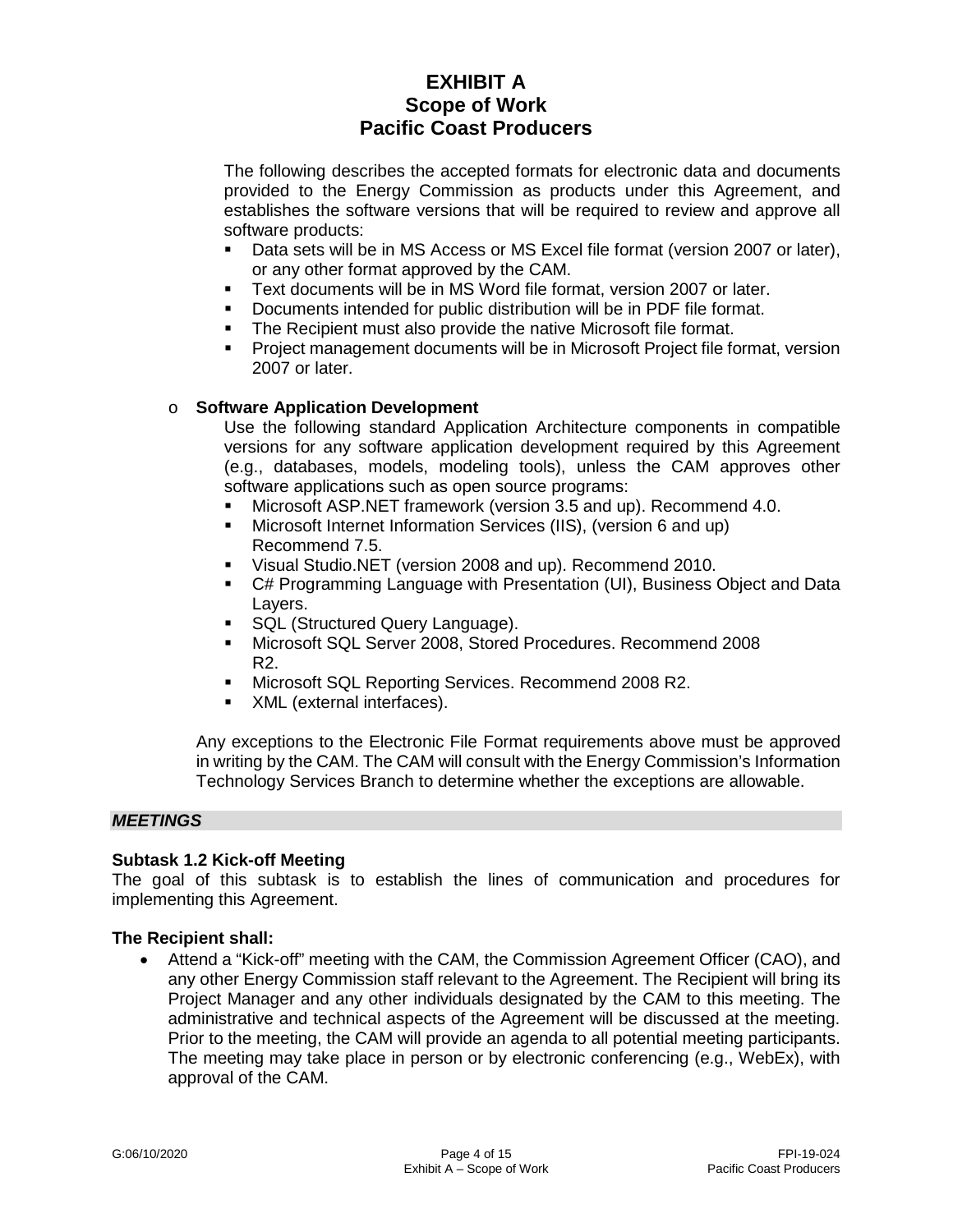The administrative portion of the meeting will include discussion of the following:

- o Terms and conditions of the Agreement;
- o Administrative products (subtask 1.1);
- o CPR meetings (subtask 1.3);
- o Match fund documentation (subtask 1.6);
- o Permit documentation (subtask 1.7);
- o Subcontracts (subtask 1.8); and
- o Any other relevant topics.

The technical portion of the meeting will include discussion of the following:

- o The CAM's expectations for accomplishing tasks described in the Scope of Work;
- o An updated Project Schedule;
- o Technical products (subtask 1.1);
- o Progress reports and invoices (subtask 1.5);
- o Final Report (subtask 1.6); and
- o Any other relevant topics.
- Provide an *Updated Project Schedule, List of Match Funds,* and *List of Permits*, as needed to reflect any changes in the documents.

### **The CAM shall:**

- Designate the date and location of the meeting.
- Send the Recipient a *Kick-off Meeting Agenda*.

### **Recipient Products:**

- Updated Project Schedule *(if applicable)*
- Updated List of Match Funds *(if applicable)*
- Updated List of Permits *(if applicable)*

### **CAM Product:**

• Kick-off Meeting Agenda

### **Subtask 1.3 Critical Project Review (CPR) Meetings**

The goal of this subtask is to determine if the project should continue to receive Energy Commission funding, and if so whether any modifications must be made to the tasks, products, schedule, or budget. CPR meetings provide the opportunity for frank discussions between the Energy Commission and the Recipient. As determined by the CAM, discussions may include project status, challenges, successes, final report preparation, and progress on technical transfer and production readiness activities (if applicable). Participants will include the CAM and the Recipient, and may include the CAO and any other individuals selected by the CAM to provide support to the Energy Commission.

CPR meetings generally take place at key, predetermined points in the Agreement, as determined by the CAM and as shown in the Task List on page 1 of this Exhibit. However, the CAM may schedule additional CPR meetings as necessary. The budget will be reallocated to cover the additional costs borne by the Recipient, but the overall Agreement amount will not increase. CPR meetings generally take place at the Energy Commission, but they may take place at another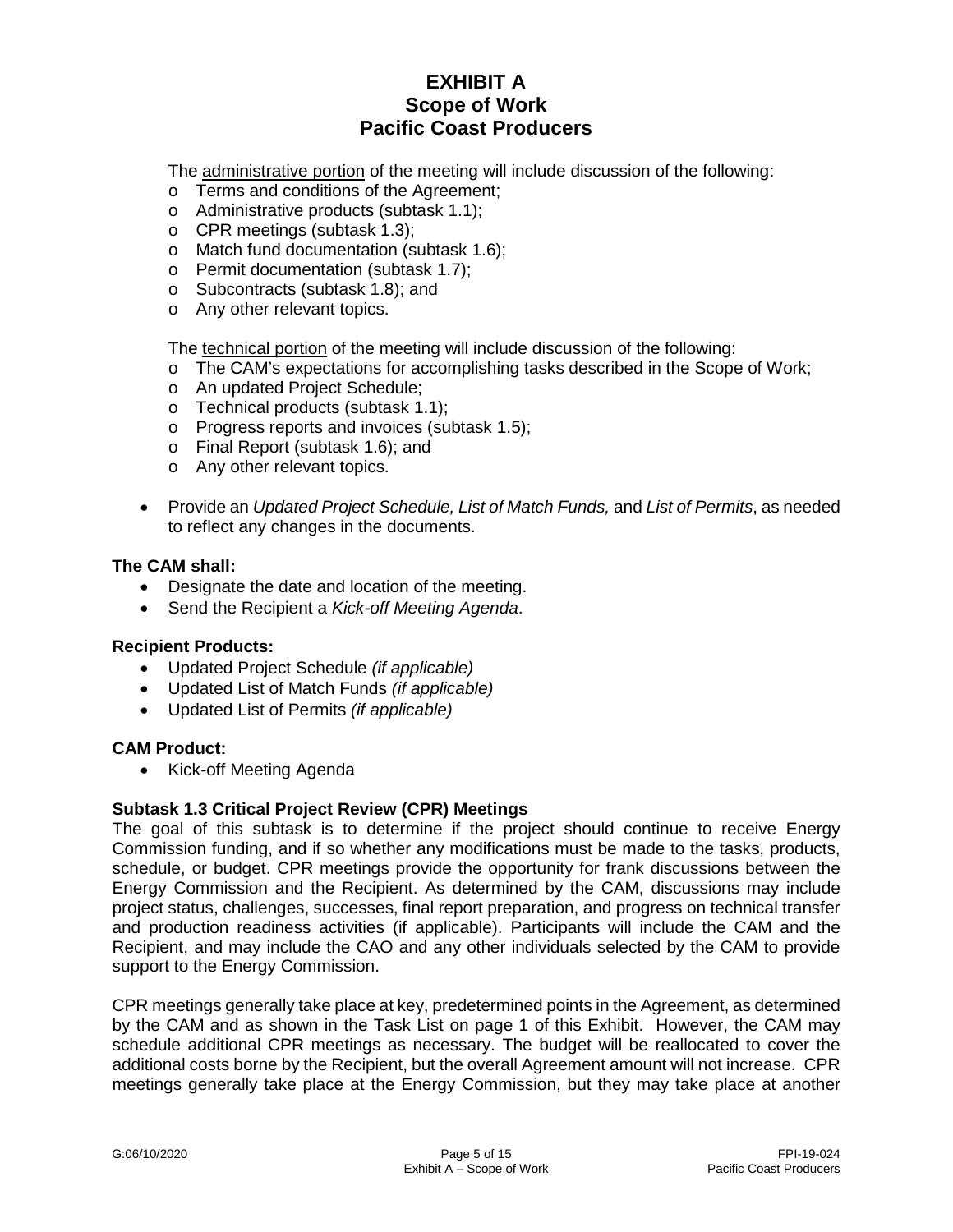location, or may be conducted via electronic conferencing (e.g., WebEx) as determined by the CAM.

### **The Recipient shall:**

- Prepare a *CPR Report* for each CPR meeting that: (1) discusses the progress of the Agreement toward achieving its goals and objectives; and (2) includes recommendations and conclusions regarding continued work on the project.
- Submit the CPR Report along with any other *Task Products* that correspond to the technical task for which the CPR meeting is required (i.e., if a CPR meeting is required for Task 2, submit the Task 2 products along with the CPR Report).
- Attend the CPR meeting.
- Present the CPR Report and any other required information at each CPR meeting.

### **The CAM shall:**

- Determine the location, date, and time of each CPR meeting with the Recipient's input.
- Send the Recipient a *CPR Agenda* and a *List of Expected CPR Participants* in advance of the CPR meeting. If applicable, the agenda will include a discussion of match funding and permits.
- Conduct and make a record of each CPR meeting. Provide the Recipient with a *Schedule for Providing a Progress Determination* on continuation of the project.
- Determine whether to continue the project, and if so whether modifications are needed to the tasks, schedule, products, or budget for the remainder of the Agreement. If the CAM concludes that satisfactory progress is not being made, this conclusion will be referred to the Deputy Director of the Energy Research and Development Division.
- Provide the Recipient with a *Progress Determination* on continuation of the project, in accordance with the schedule. The Progress Determination may include a requirement that the Recipient revise one or more products.

### **Recipient Products:**

- CPR Report(s)
- Task Products (draft and/or final as specified in the task)

### **CAM Products:**

- CPR Agenda
- List of Expected CPR Participants
- Schedule for Providing a Progress Determination
- Progress Determination

### **Subtask 1.4 Final Meeting**

The goal of this subtask is to complete the closeout of this Agreement.

### **The Recipient shall:**

• Meet with Energy Commission staff to present project findings, conclusions, and recommendations. The final meeting must be completed during the closeout of this Agreement. This meeting will be attended by the Recipient and CAM, at a minimum. The (meeting may occur in person or by electronic conferencing (e.g., WebEx), with approval of the CAM.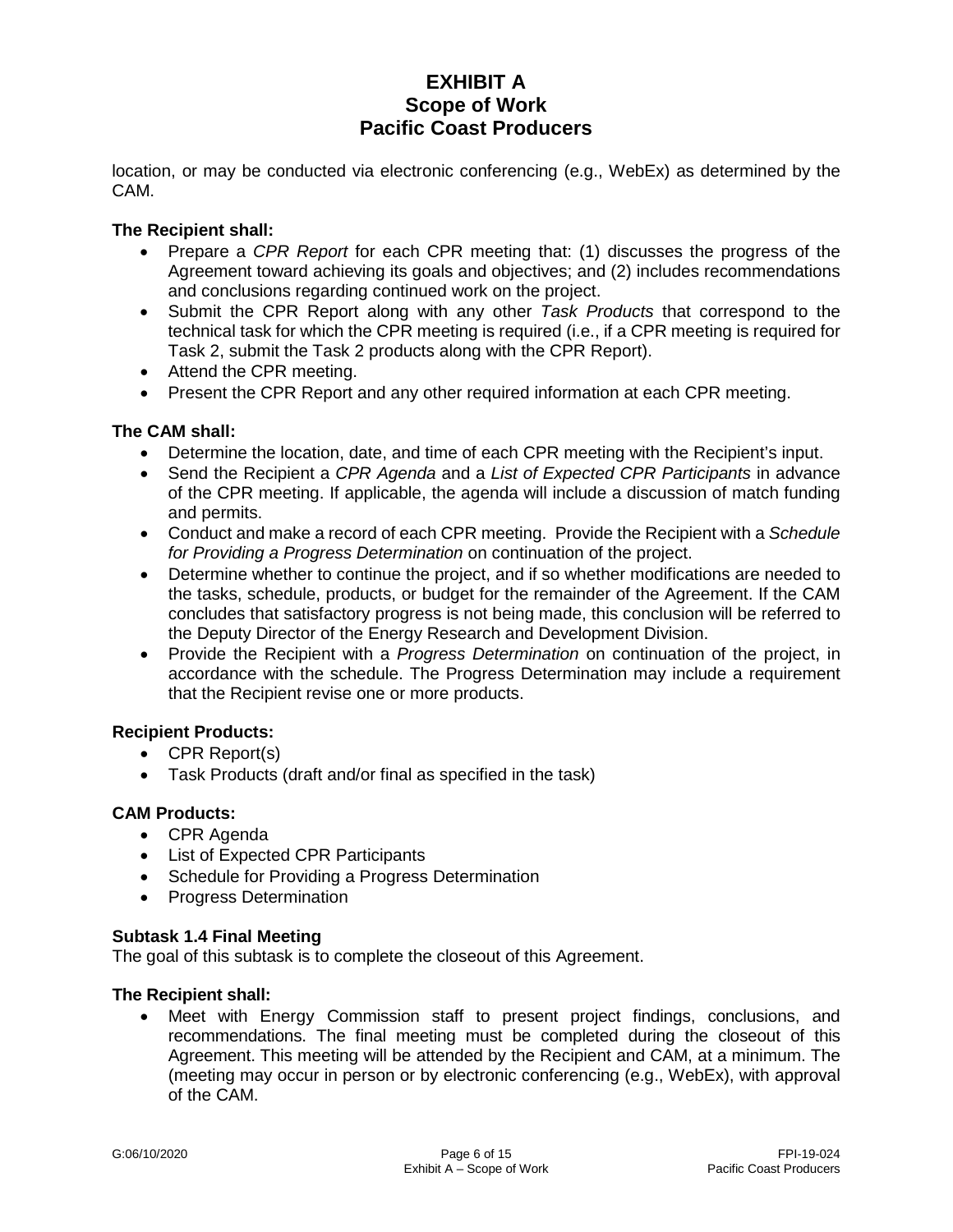The technical and administrative aspects of Agreement closeout will be discussed at the meeting, which may be divided into two separate meetings at the CAM's discretion.

- $\circ$  The technical portion of the meeting will involve the presentation of findings, conclusions, and recommended next steps (if any) for the Agreement. The CAM will determine the appropriate meeting participants.
- $\circ$  The administrative portion of the meeting will involve a discussion with the CAM and the CAO of the following Agreement closeout items:
	- Disposition of any state-owned equipment.
	- Need to file a Uniform Commercial Code Financing Statement (Form UCC-1) regarding the Energy Commission's interest in patented technology.
	- The Energy Commission's request for specific "generated" data (not already provided in Agreement products).
	- Need to document the Recipient's disclosure of "subject inventions" developed under the Agreement.
	- "Surviving" Agreement provisions such as repayment provisions and confidential products.
	- Final invoicing and release of retention.
- Prepare a *Final Meeting Agreement Summary* that documents any agreement made between the Recipient and Commission staff during the meeting.
- Prepare a *Schedule for Completing Agreement Closeout Activities*.
- Provide *All Draft and Final Written Products* on a CD-ROM or USB memory stick, organized by the tasks in the Agreement.

### **Products:**

- Final Meeting Agreement Summary *(if applicable)*
- Schedule for Completing Agreement Closeout Activities
- All Draft and Final Written Products

### *REPORTS AND INVOICES*

### **Subtask 1.5 Progress Reports and Invoices**

The goals of this subtask are to: (1) periodically verify that satisfactory and continued progress is made towards achieving the project objectives of this Agreement; and (2) ensure that invoices contain all required information and are submitted in the appropriate format.

### **The Recipient shall:**

- Submit a quarterly *Progress Report* to the CAM. Each progress report must:
	- o Summarize progress made on all Agreement activities as specified in the scope of work for the preceding month, including accomplishments, problems, milestones, products, schedule, fiscal status, and an assessment of the ability to complete the Agreement within the current budget and any anticipated cost overruns. See the Progress Report Format Attachment for the recommended specifications.
- Submit a quarterly *Invoice* that follows the instructions in the "Payment of Funds" section of the terms and conditions, including a financial report on Match Fund and in-state expenditures.

### **Products:**

• Progress Reports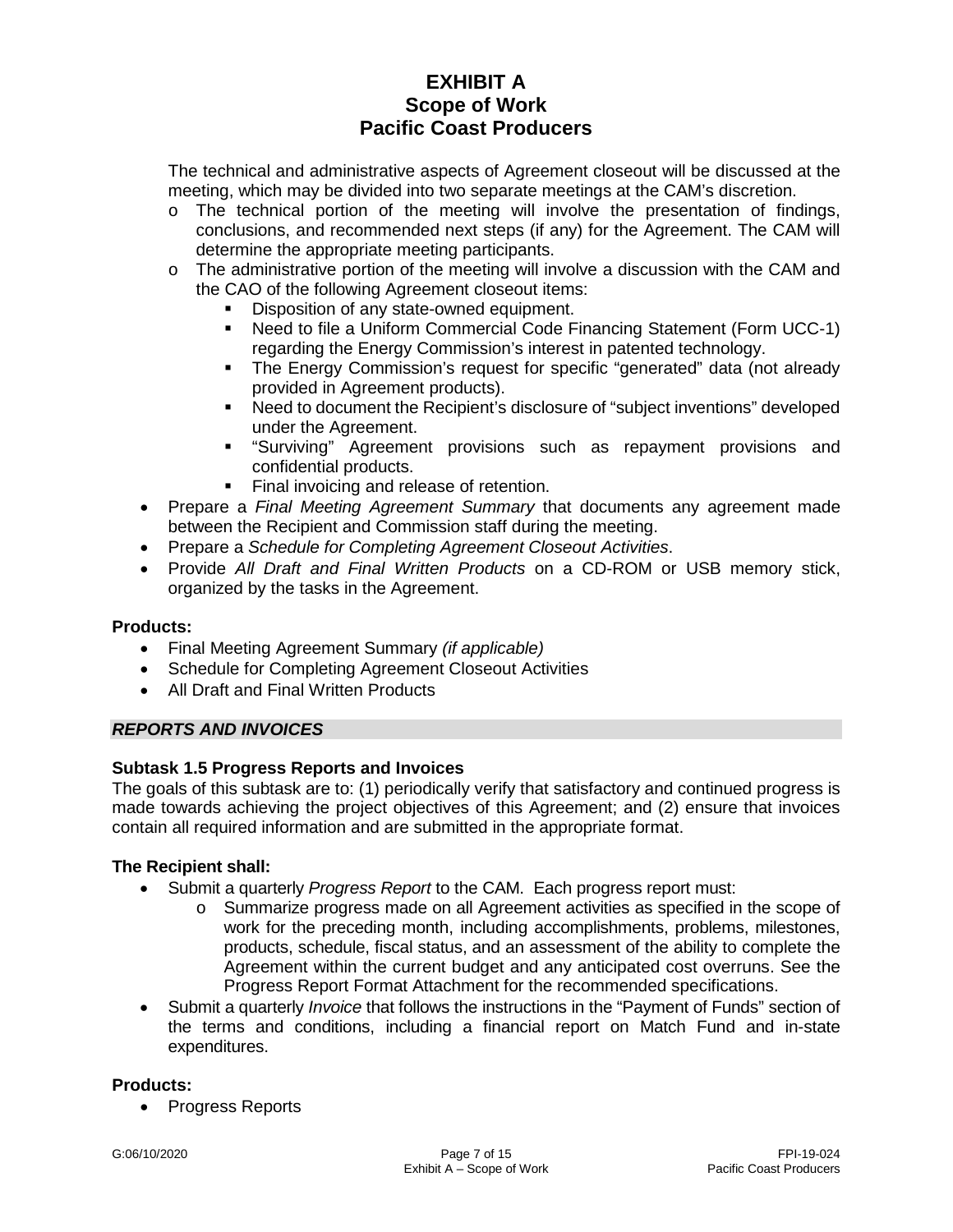• Invoices

### **Subtask 1.6 Final Report**

The goal of this subtask is to prepare a comprehensive Final Report that describes the original purpose, approach, results, and conclusions of the work performed under this Agreement. The CAM will review the Final Report according to the Project Schedule. When creating the Final Report, the Recipient must use the Style Manual provided by the CAM.

### **The Recipient shall:**

- 1) Prepare a *Final Report* for this Agreement in accordance with the Style Manual, and Final Report Template provided by the CAM with the following considerations:
	- Ensure that the report includes the following items, in the following order:
		- Cover page (**required**)
		- Credits page on the reverse side of cover with legal disclaimer (**required**)
		- Acknowledgements page (optional)
		- Table of Contents (**required**, followed by List of Figures and List of Tables, if needed)
		- Executive summary (**required)** following the Executive Summary **Template**
		- Include a summary table that includes the following information, but is not limited to (**required)**:
			- o Recipient name;
			- o Project description;
			- o Project location(s);
			- o Census tract;
			- o Dates: project selected and completed;
			- o GGRF dollars allocated;
			- o Leveraged and/or match funds;
			- o Estimated/actual total project GHG emission reductions;
			- o Estimated/actual energy saved (kWh, therms, or other fuels) for energy efficiency projects;
			- o Estimated/actual energy generated (kWh or therm equivalents) for renewable energy projects;
			- o Other benefits or results;
			- o Other market sectors that can benefit from the project
			- o Benefits to priority populations.
		- Appendices Include a copy of the M&V report for each demonstration site funded by the Energy Commission grant). (**required)**
	- Follow the Style Guide format requirements for headings, figures/tables, citations, and acronyms/abbreviations.
	- **Ensure that the document omits subjective comments and opinions.** However, recommendations in the conclusion of the report are allowed.
- Submit a draft of the report to the CAM for review and comment according to the project schedule. The CAM will provide written comments to the Recipient on the draft product within 15 days of receipt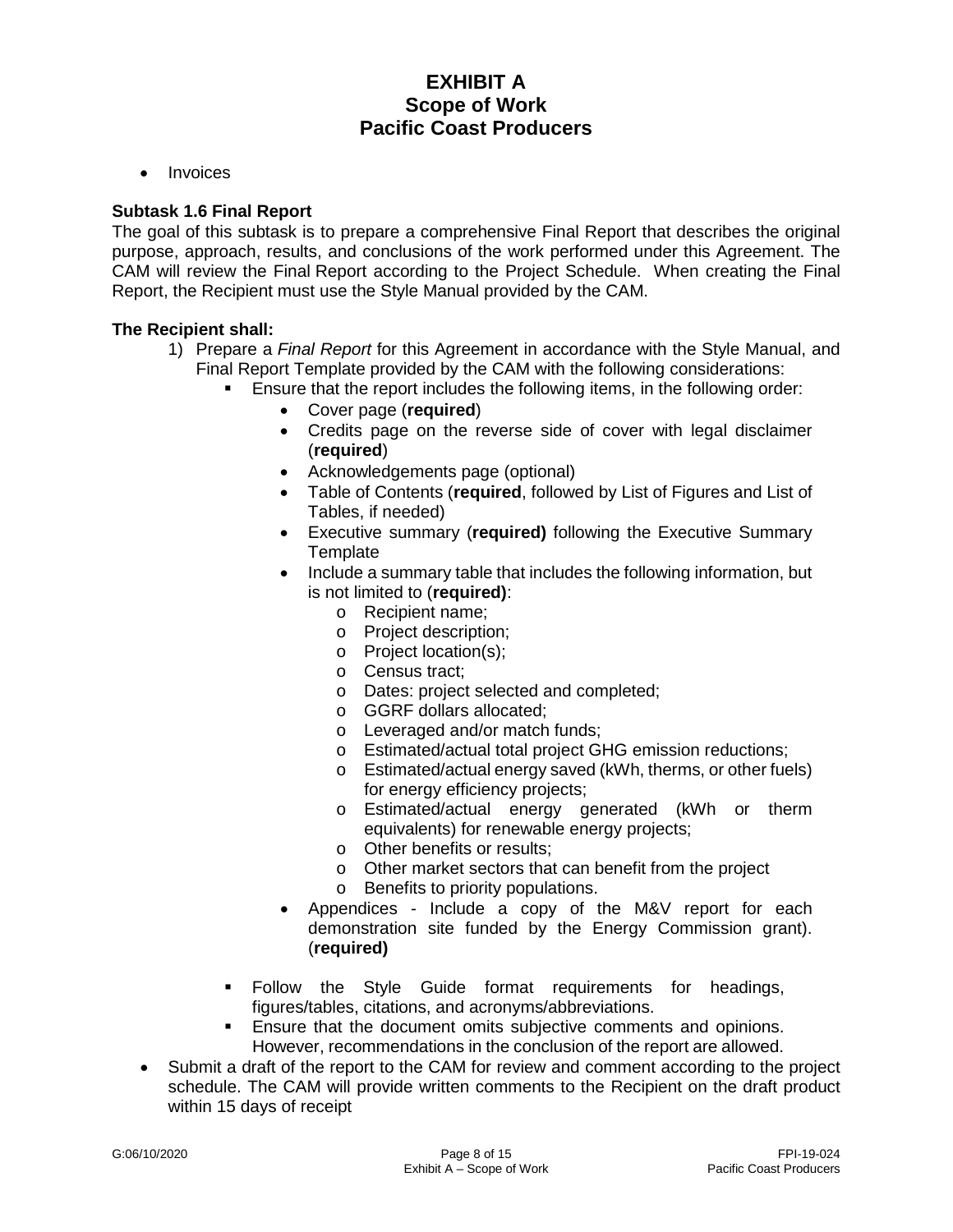- Consider incorporating all CAM comments into the Final Report. If the Recipient disagrees with any comment, provide a written response explaining why the comment was not incorporated into the final product
- Submit the revised Final Report and responses to comments within 10 days of notice by the CAM, unless the CAM specifies a longer time period or approves a request for additional time.
- Submit one bound copy of the *Final Report* to the CAM along with *Written Responses to Comments on the Draft Final Report*.

### **Products**:

- Final Report (draft and final)
- Written Responses to Comments on the Draft Final Report

### **CAM Product:**

• Written Comments on the Draft Final Report

### *MATCH FUNDS, PERMITS, AND SUBCONTRACTS*

### **Subtask 1.7 Match Funds**

The goal of this subtask is to ensure that the Recipient obtains any match funds planned for this Agreement and applies them to the Agreement during the Agreement term.

While the costs to obtain and document match funds are not reimbursable under this Agreement, the Recipient may spend match funds for this task. The Recipient may only spend match funds during the Agreement term, either concurrently or prior to the use of Energy Commission funds. Match funds must be identified in writing, and the Recipient must obtain any associated commitments before incurring any costs for which the Recipient will request reimbursement.

### **The Recipient shall:**

• Prepare a *Match Funds Status Letter* that documents the match funds committed to this Agreement. If no match funds were part of the proposal that led to the Energy Commission awarding this Agreement and none have been identified at the time this Agreement starts, then state this in the letter.

If match funds were a part of the proposal that led to the Energy Commission awarding this Agreement, then provide in the letter:

- o A list of the match funds that identifies:
	- The amount of cash match funds, their source(s) (including a contact name, address, and telephone number), and the task(s) to which the match funds will be applied.
	- The amount of each in-kind contribution, a description of the contribution type (e.g., property, services), the documented market or book value, the source (including a contact name, address, and telephone number), and the task(s) to which the match funds will be applied. If the in-kind contribution is equipment or other tangible or real property, the Recipient must identify its owner and provide a contact name, address, telephone number, and the address where the property is located.
	- **If different from the solicitation application, provide a letter of commitment from**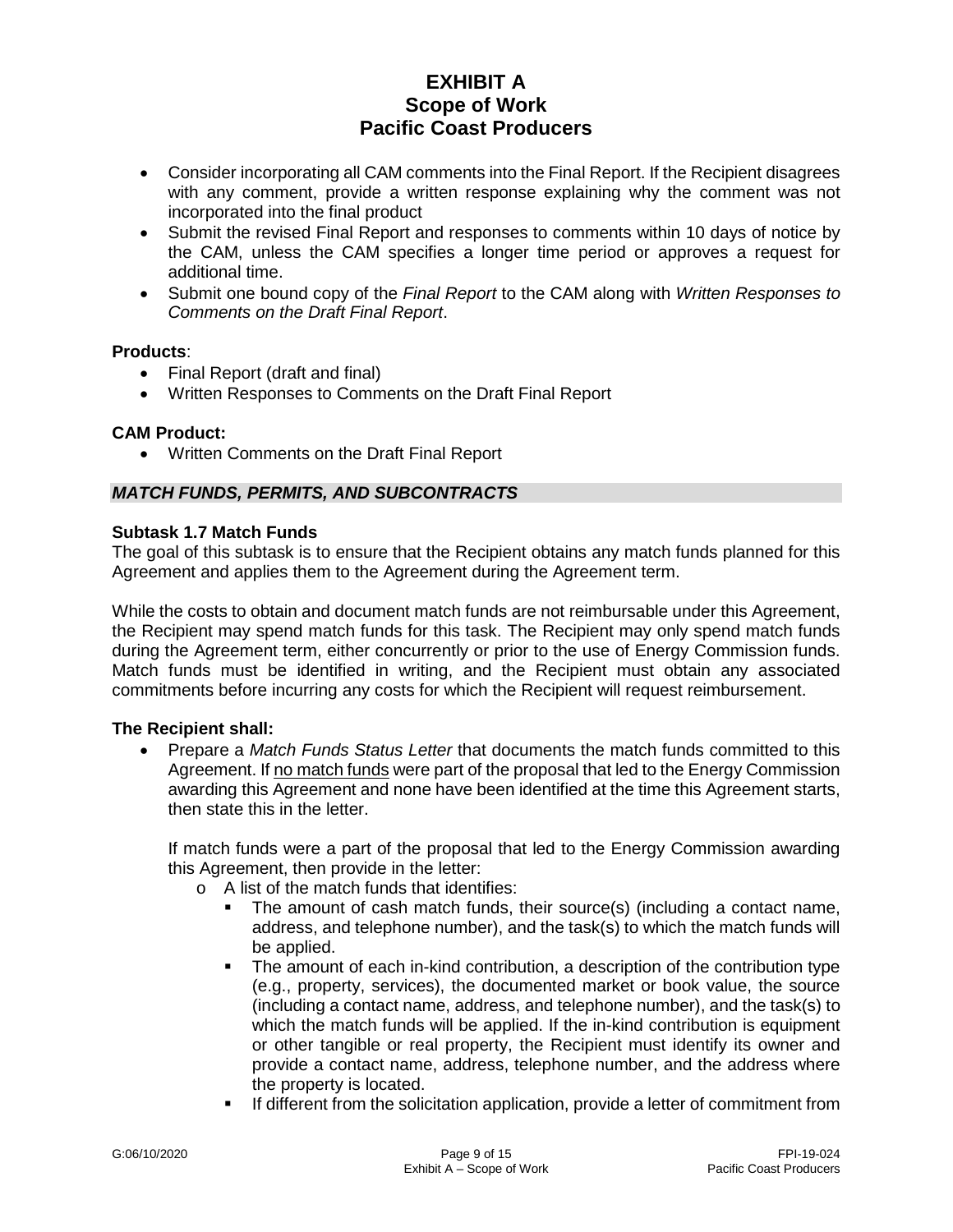an authorized representative of each source of match funding that the funds or contributions have been secured.

- At the Kick-off meeting, discuss match funds and the impact on the project if they are significantly reduced or not obtained as committed. If applicable, match funds will be included as a line item in the progress reports and will be a topic at CPR meetings.
- Provide a *Supplemental Match Funds Notification Letter* to the CAM of receipt of additional match funds.
- Provide a *Match Funds Reduction Notification Letter* to the CAM if existing match funds are reduced during the course of the Agreement. Reduction of match funds may trigger a CPR meeting.

### **Products:**

- Match Funds Status Letter
- Supplemental Match Funds Notification Letter *(if applicable)*
- Match Funds Reduction Notification Letter *(if applicable)*

### **Subtask 1.8 Permits**

The goal of this subtask is to obtain all permits required for work completed under this Agreement in advance of the date they are needed to keep the Agreement schedule on track. Permit costs and the expenses associated with obtaining permits are not reimbursable under this Agreement, with the exception of costs incurred by University of California recipients. Permits must be identified and obtained before the Recipient may incur any costs related to the use of the permit(s) for which the Recipient will request reimbursement.

### **The Recipient shall:**

- Prepare a *Permit Status Letter* that documents the permits required to conduct this Agreement. If no permits are required at the start of this Agreement, then state this in the letter. If permits will be required during the course of the Agreement, provide in the letter:
	- $\circ$  A list of the permits that identifies: (1) the type of permit; and (2) the name, address, and telephone number of the permitting jurisdictions or lead agencies.
	- o The schedule the Recipient will follow in applying for and obtaining the permits.

The list of permits and the schedule for obtaining them will be discussed at the Kick-off meeting (subtask 1.2), and a timetable for submitting the updated list, schedule, and copies of the permits will be developed. The impact on the project if the permits are not obtained in a timely fashion or are denied will also be discussed. If applicable, permits will be included as a line item in progress reports and will be a topic at CPR meetings.

- If during the course of the Agreement additional permits become necessary, then provide the CAM with an *Updated List of Permits* (including the appropriate information on each permit) and an *Updated Schedule for Acquiring Permits*.
- Send the CAM a *Copy of Each Approved Permit*.
- If during the course of the Agreement permits are not obtained on time or are denied, notify the CAM within 5 days. Either of these events may trigger a CPR meeting.

### **Products:**

- Permit Status Letter
- Updated List of Permits *(if applicable)*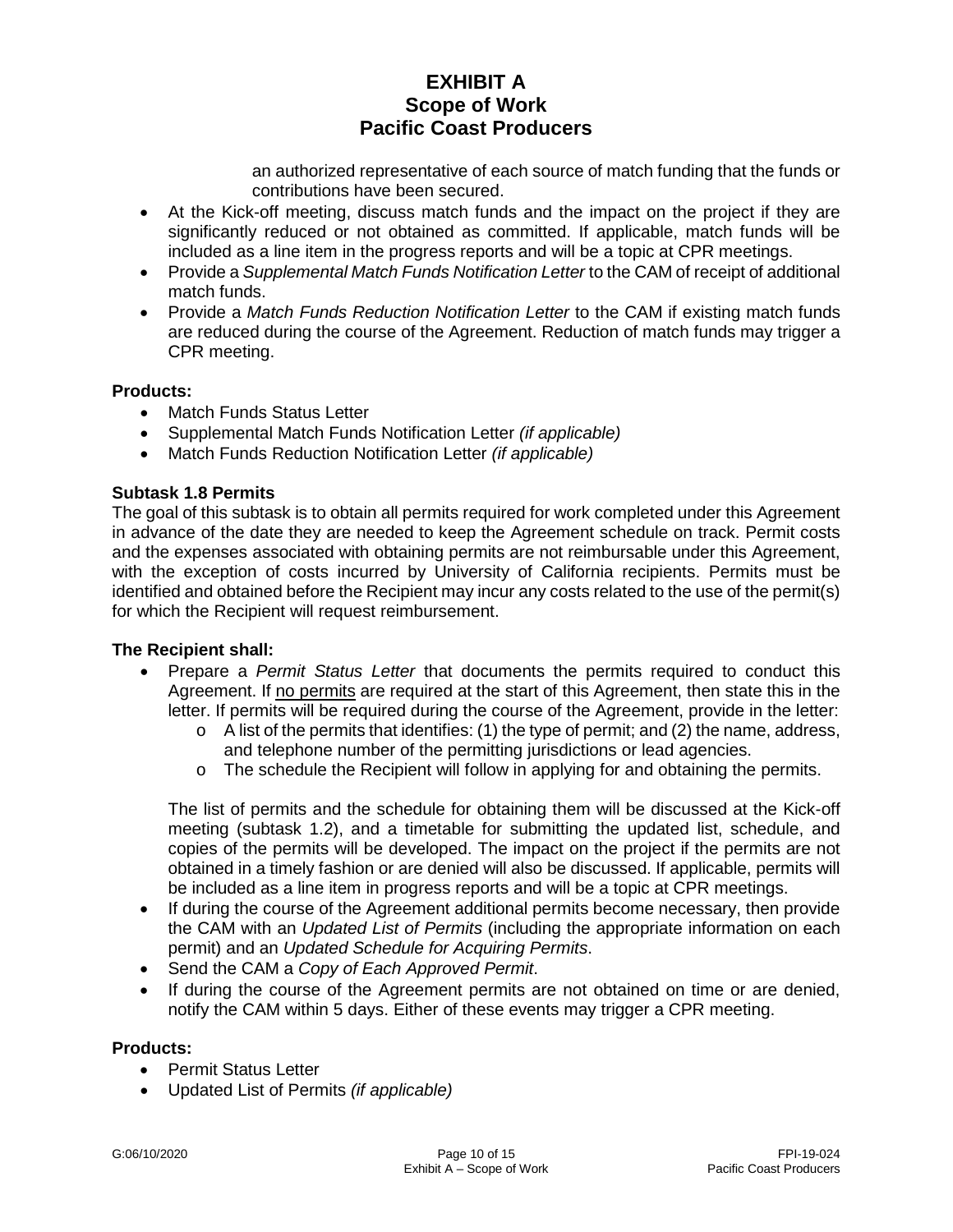- Updated Schedule for Acquiring Permits *(if applicable)*
- Copy of Each Approved Permit *(if applicable)*

### **Subtask 1.9 Subcontracts**

The goals of this subtask are to: (1) procure subcontracts required to carry out the tasks under this Agreement; and (2) ensure that the subcontracts are consistent with the terms and conditions of this Agreement.

### **The Recipient shall:**

- Manage and coordinate subcontractor activities in accordance with the requirements of this Agreement.
- Incorporate this Agreement by reference into each subcontract.
- Include any required Energy Commission flow-down provisions in each subcontract, in addition to a statement that the terms of this Agreement will prevail if they conflict with the subcontract terms.
- If required by the CAM, submit a draft of each *Subcontract* required to conduct the work under this Agreement.
- Submit a final copy of the executed subcontract.
- Notify and receive written approval from the CAM prior to adding any new subcontractors (see the discussion of subcontractor additions in the terms and conditions).

### **Products:**

• Subcontracts *(draft if required by the CAM)*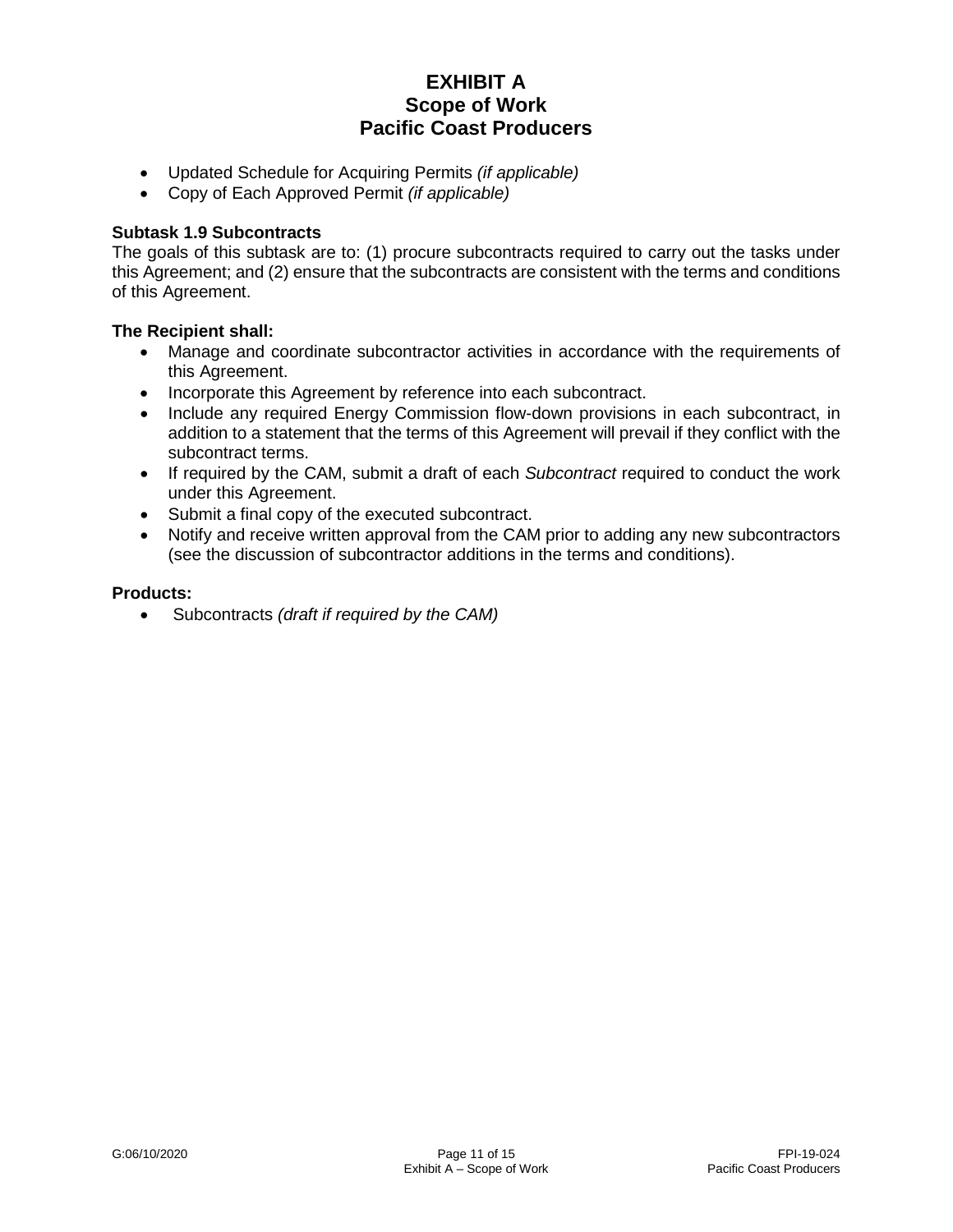### **IV. TECHNICAL TASKS**

### **TASK 2 SITE PREPARATION AND EQUIPMENT PROCUREMENT**

The goal of this task is to procure all the necessary equipment and materials for this project and prepare the sites for equipment installation.

### **The Recipient shall:**

- Prepare the site
- Secure all permits necessary to conduct site preparation and equipment installation
- Procure the equipment, including performance specifications for each equipment and securing bids
- Identify the preliminary plans for equipment delivery
- Provide a *Site Preparation and Equipment Procurement Memo* that shall include, but not be limited to:
	- Summary of the steps to prepare the sites;
	- Copy of the performance specifications for each equipment purchased by the grant.
	- Summary of the bids received and from whom;
	- Copies of all required permits needed for installation at each site;
	- Copies of the final procurement documents and purchase orders; and
	- Status of the planned installation including preliminary schedule for equipment delivery and installation for each site.

### **Products:**

• Site Preparation and Equipment Procurement Memo

### **TASK 3 EQUIPMENT INSTALLATION**

The goal of this task is to install the necessary equipment for this project.

### **The Recipient shall:**

- Uninstall and decommission the existing refrigeration systems at the Oroville facility
- Prepare the sites for installation
- Utilize crane to move equipment into place
- Complete installation and programming of the new refrigeration system
- Start-up and commission equipment and make adjustments as needed to meet stated performance specification
- Provide an *Equipment Installation Memo* that shall include, but not be limited to:
	- $\circ$  Summary of the equipment installation requirements for each demonstration site;
	- o Identification of barriers involved during installation and discuss the steps taken to overcome those barriers;
	- o Discuss results of equipment start-up and commissioning at each site with respect to whether the equipment as installed meets the stated performance specifications.
- Prepare a *CPR Report #1* in accordance with subtask 1.3.
- Participate in a CPR Meeting #1.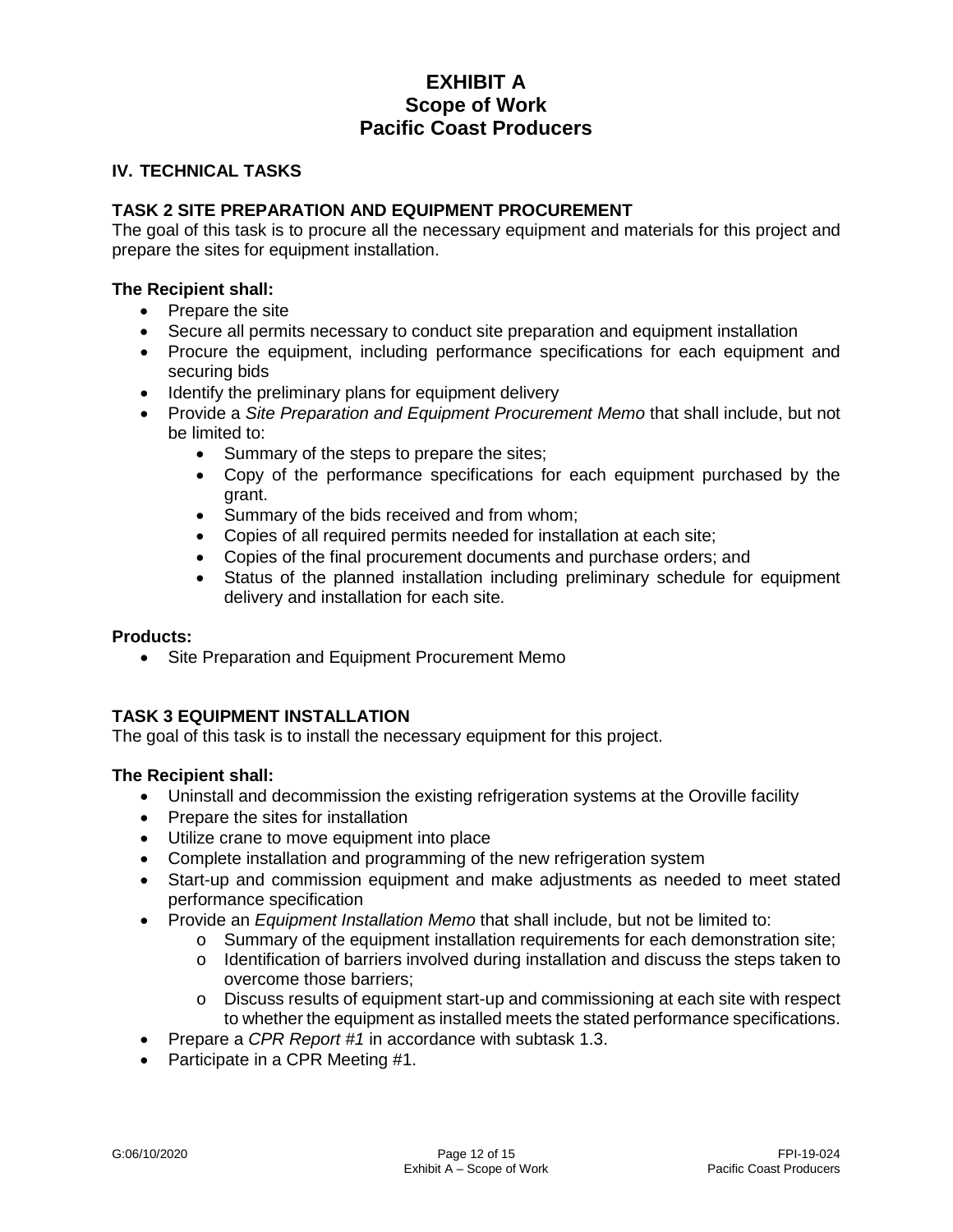## **Products:**

- Equipment Installation Memo (draft and final)
- CPR Report #1

## **TASK 4 MEASUREMENT AND VERIFICATION**

The goal of this task is to report the benefits resulting from this project. Project team may use inhouse expertise of the project demonstration site or use third party vendor for measurement and verification (M&V) of GHG and energy consumption reduction.

### **The Recipient shall:**

- Enter into agreement with M&V subcontractor per Task 1.9
- Coordinate site visits with the M&V subcontractor at the demonstration sites
- Develop M&V protocol for pre-installation measurement (and calculation):
	- o Electric, natural gas and/or other fossil fuel consumption and GHG emissions (use appropriate emissions factor from Attachment 8 of the grant solicitation) of the equipment/process/system(s)/sub-system(s) that are to be upgraded and/or replaced and/or modified.
	- o Ensure installation of sub-metering equipment and data loggers for pre/post data analysis.
- Prepare and provide a detailed *M&V Plan* for each project demonstration site to include but not be limited to:
	- o Description of the monitoring equipment and instrumentation which will be used.<br>o Description of the kev input parameters and output metrics which will be measured
	- Description of the key input parameters and output metrics which will be measured.
	- o Description of the M&V protocol and analysis methods to be employed.<br>  $\circ$  Description of the independent, third-party M&V services to be em
	- Description of the independent, third-party M&V services to be employed, if applicable.
- Perform three months (or shorter period as approved in writing by the CAM) of preinstallation measurements (and calculations) based on the M&V protocol for preinstallation.
- Prepare and provide a Pre-Installation M&V Findings Report for each demonstration site that includes M&V protocol, pre-install measurements (and calculations), analysis, and results performed in this task.
- Develop M&V protocol for post-installation measurements (and calculations) of:
	- o Electric, natural gas and/or other fossil fuel consumption and GHG emissions (use appropriate emissions factor from Attachment 8 of the grant solicitation) of the equipment/process/system(s)/sub-system(s) that will be upgraded and/or replaced and/or modified
- Perform 12 months or two seasons, for seasonal facilities, (or shorter period as approved in writing by the CAM) of post-installation measurements based on M&V protocol for post-installation.
- Provide a summary of post-installation M&V progress in Progress Report(s) (see subtask 1.5) which shall include but not be limited to:
	- o A narrative on operational highlights from the reporting period, including any stoppages in operation and why; and
	- o A summary of M&V findings from the reporting period.
- Analyze post-installation electrical, natural gas and/or other fossil fuel consumption and GHG emissions.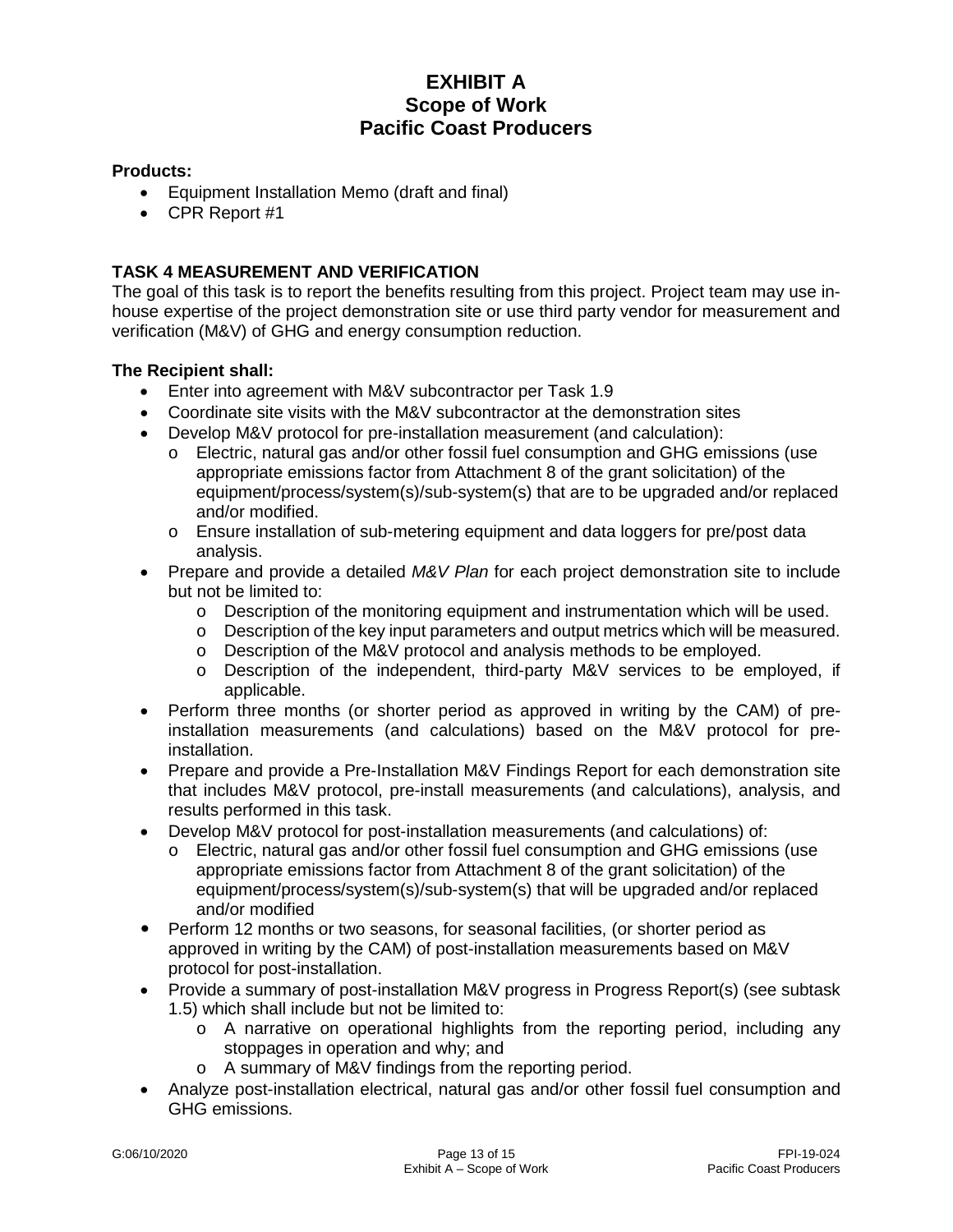- Prepare and provide a *Post-Installation M&V Findings Report* for each demonstration site that includes M&V protocol, pre and post install measurements (and calculations), analysis, and results performed in this task. Results should at a minimum report on the reduction of electricity, natural gas and/or other fossil fuel usage and reductions of GHG emissions that directly result from this project and include the following:
	- o Provide all key assumptions used to estimate and determine energy and GHG reductions (and additions, if applicable).
	- o Provide all key assumptions used to estimate projected benefits, including targeted market sector (e.g., population and geographic location), projected market penetration, baseline and projected energy use and cost, operating conditions, and emission reduction calculations.
	- o Discuss whether the energy and GHG emission reductions identified in section II.C were met.
- Prepare a *CPR Report #2* in accordance with subtask 1.3.
- Participate in a CPR Meeting #2.

### **Products:**

- M&V Plan (draft and final)
- Pre-Installation M&V Findings Report (draft and final)
- Post-Installation M&V Findings Report(s) (draft and final)
- CPR Report #2

### **TASK 5 TECHNOLOGY/KNOWLEDGE TRANSFER ACTIVITIES**

The goal of this task is to make the knowledge gained, project results, and lessons learned available to the public and key decision makers.

### **The Recipient shall:**

- When directed by the CAM, develop *Presentation Materials* for an Energy Commissionsponsored conference/workshop(s) on the project.
- When directed by the CAM, participate in workshops symposium(s) sponsored by the California Energy Commission.
- Provide at least (6) six *High Quality Digital Photographs* (minimum resolution of 1300x500 pixels in landscape ratio) of pre and post technology installation at the project site(s) or related project photographs.

### **Products:**

- Presentation Materials (draft and final)
- High Quality Digital Photographs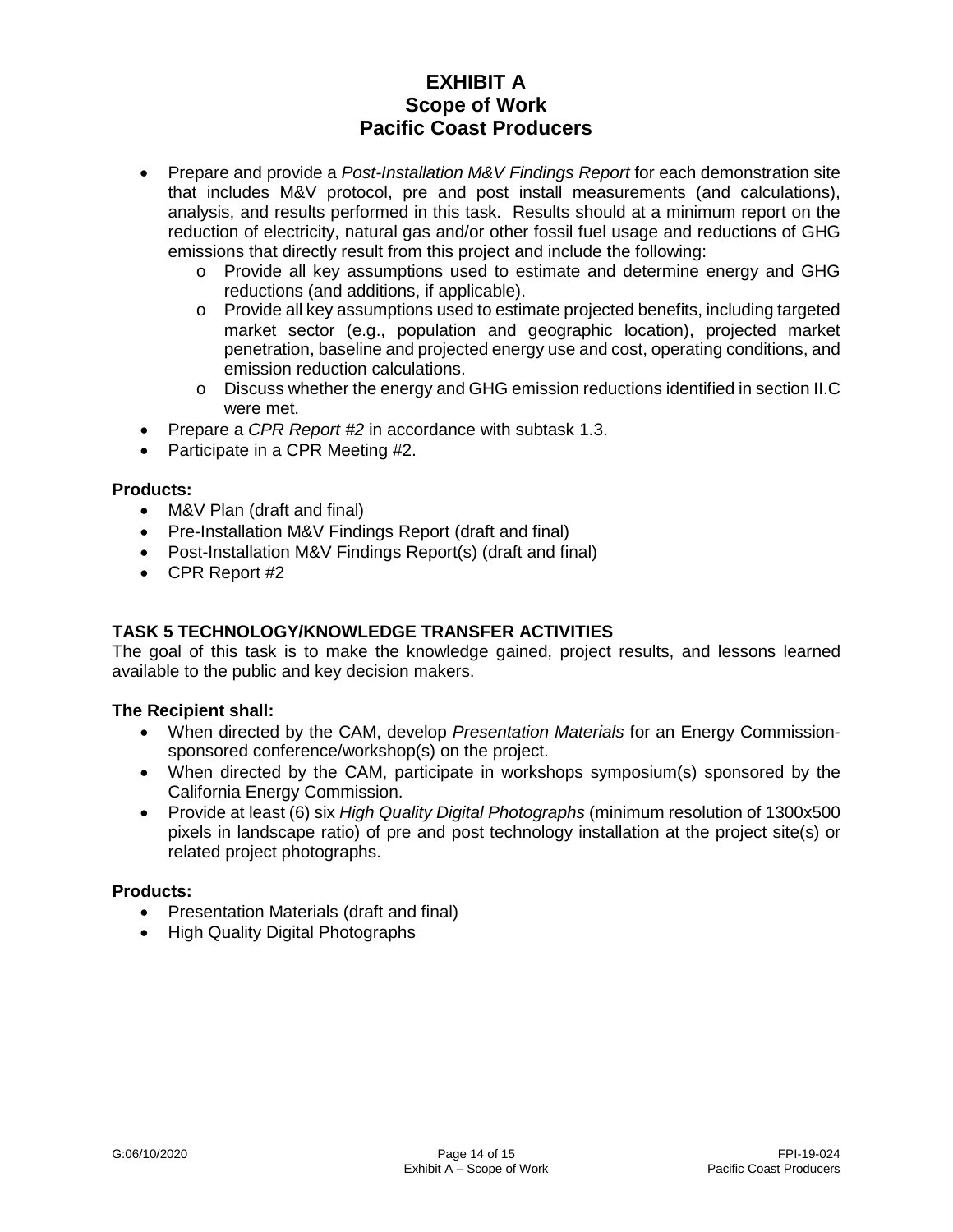## **V. PROJECT SCHEDULE**

Please see the attached Excel spreadsheet.